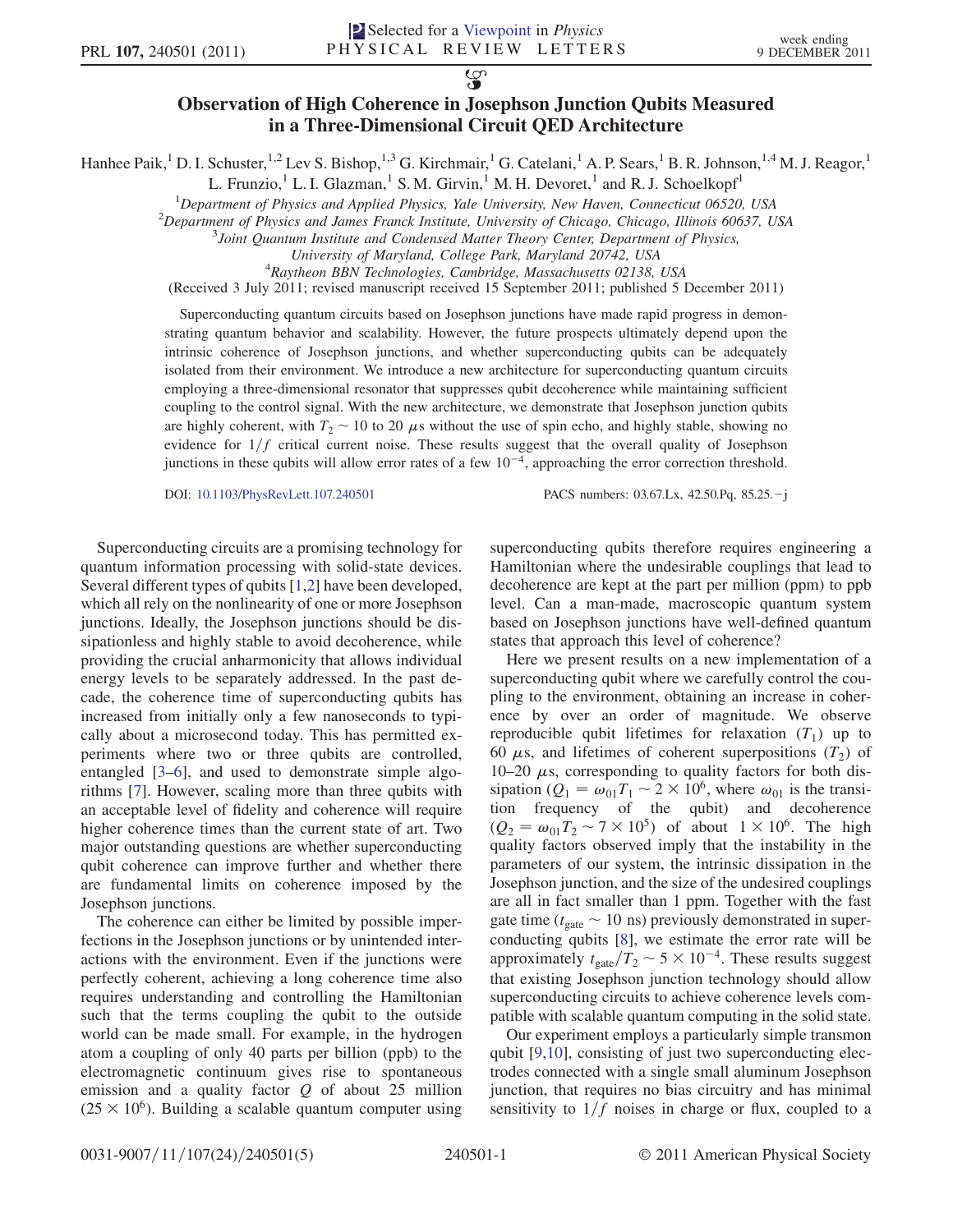

FIG. 1 (color online). Qubit coupled to a 3D cavity. (a) Schematic of a transmon qubit inside a 3D cavity. The qubit is coupled to the cavity through a broadband dipole antenna that is used to receive and emit photons. (b) Photograph of a half of the 3D aluminum waveguide cavity. An aluminum transmon qubit with the dipole antenna is fabricated on a c-plane sapphire substrate and is mounted at the center of the cavity. (Inset) Optical microscope image of a single-junction transmon qubit. The dipole antenna is 1 mm long. (c) Transmission of a 3D cavity (cavity D) coupled to a transmon  $(J1)$  measured as a function of power and frequency. The cavity response above  $-80$  dBm occurs at the bare cavity frequency  $f_c = 8.003$  GHz. At lower powers, the cavity frequency shifts by  $g^2/\delta$ .

microwave resonant cavity that can act as an entanglement bus and readout circuit. Neglecting the interactions with its environment, the transmon is described by the simple Hamiltonian [9,11]  $\hat{H} = 4E_C(\hat{n} - n_0)^2 - E_J \cos\hat{\phi}$  where  $\hat{n}$  and  $\hat{\phi}$  are the normalized operators for the pair charge and phase (obeying  $[\hat{\phi}, \hat{n}] = i$ ),  $E_J = \hbar I_c/2e$  and  $E_C =$  $e^2/2C_{\Sigma}$  are the Josephson and Coulomb energies, e is the electron's charge I is the junction critical current  $C_{\Sigma}$  is electron's charge,  $I_c$  is the junction critical current,  $C_{\Sigma}$  is the total canacitance between the electrodes and  $n_0$  is the the total capacitance between the electrodes, and  $n_0$  is the offset charge.

The experiments are performed using a circuit QED architecture [12,13], a circuit implementation of a cavity QED [14], to isolate, couple, and measure the qubit. A novel aspect is the use of a three-dimensional waveguide cavity machined from superconducting aluminum (alloy 6061 T6), as shown in Figs. 1(a) and 1(b). This type of cavity offers several advantages over the planar transmission-line cavities used in previous circuit QED experiments. First, the cavity has a larger mode volume (approximately 3  $\text{cm}^3$  or one tenth of a cubic wavelength, compared to the  $10^{-6}$  cubic wavelengths for a conventional transmission-line resonator), and is much less sensitive to the surface dielectric losses that are suspected as the limiting source of dissipation in transmission-line resonators to date [15,16]. Indeed, we have observed reproducible quality factors of these cavities [17] of  $2 \times 10^6$  to  $5 \times 10^6$ , corresponding to photon storage times in excess of 50  $\mu$ s<br>(not shown) in the quantum regime  $(k_{\rm B}T \ll \hbar \omega$  and (not shown) in the quantum regime  $(k_BT \ll \hbar \omega_c$  and  $\langle n \rangle$  < 1, where  $\omega_c$  is the cavity frequency), without the power dependence [15,16] indicative of the presence of two-level systems. Second, the geometry presents the qubit with a well-controlled electromagnetic environment, limiting the possibility of relaxation through spontaneous emission into the multiple modes that may be possible with a complicated chip and its associated wiring [18]. The qubit is placed in the center of the cavity, maximizing the coupling to the lowest frequency TE101 mode at  $\omega_c/2\pi \sim$ <br>8 GHz, which is used for readout and control. This location 8 GHz, which is used for readout and control. This location also nulls the coupling to the second mode (TE102 at approximately 10 GHz).

Despite the larger mode volume of the threedimensional cavity, we are able to achieve the strongcoupling limit of cavity QED in this system, with vacuum Rabi frequencies,  $g/2\pi$ , greater than 100 MHz. As seen in Fig. 1(b), the electrodes of the qubit are significantly larger  $[$   $\sim$  0.5 mm] than in a conventional transmon qubit, so that the increased dipole moment of the qubit compensates for the increased dipole moment of the qubit compensates for the reduced electric field that a single photon creates in the cavity. We note that due to the large dipole moment, the expected lifetime from spontaneous emission in free space would be only  $\sim$  100 ns, so that a high-Q cavity is required<br>to maintain the qubit lifetime. The electrodes also form the to maintain the qubit lifetime. The electrodes also form the shunting capacitance  $(C_{\Sigma} \sim 70 \text{ fF})$  of the transmon, giving<br>it the same anharmonicity and the same insensitivity to  $1/f$ it the same anharmonicity and the same insensitivity to  $1/f$ charge noise as in the conventional design. An advantage of this qubit design is that the large electrode size reduces the sensitivity of the qubit to surface dielectric losses, which may be responsible for the improved relaxation times. In this experiment, the qubits cannot be tuned into resonance with the cavity, so the vacuum Rabi coupling is not observed directly. The system is rather operated in the dispersive limit  $(|\delta| \approx |\omega_c - \omega_{01}| \gg g)$  [13]. Here the qubit induces a state-dependent shift on the cavity, which is the basis of the readout mechanism. The dispersive shifts are typically several tens of MHz (see Table I), and can approach 1000 times the linewidths of qubit and cavity, so that all devices are well within the strong dispersive limit [19]. The transmission through the cavity as a function of microwave power, which demonstrates the ground-state shift of the cavity and the reemergence of the bare cavity frequency at sufficiently high powers (see Refs. [20,21]) is shown in Fig. 1(c). Single-shot readout of the qubit (with fidelities greater than 70%) is performed using the technique previously described [20].

The dramatically improved coherence properties of these qubits are confirmed via the standard time-domain measurements of the relaxation time  $(T_1)$  and Ramsey experiments  $(T_2)$  (see Fig. 2 and Table I). We employ the same techniques used in the previous conventional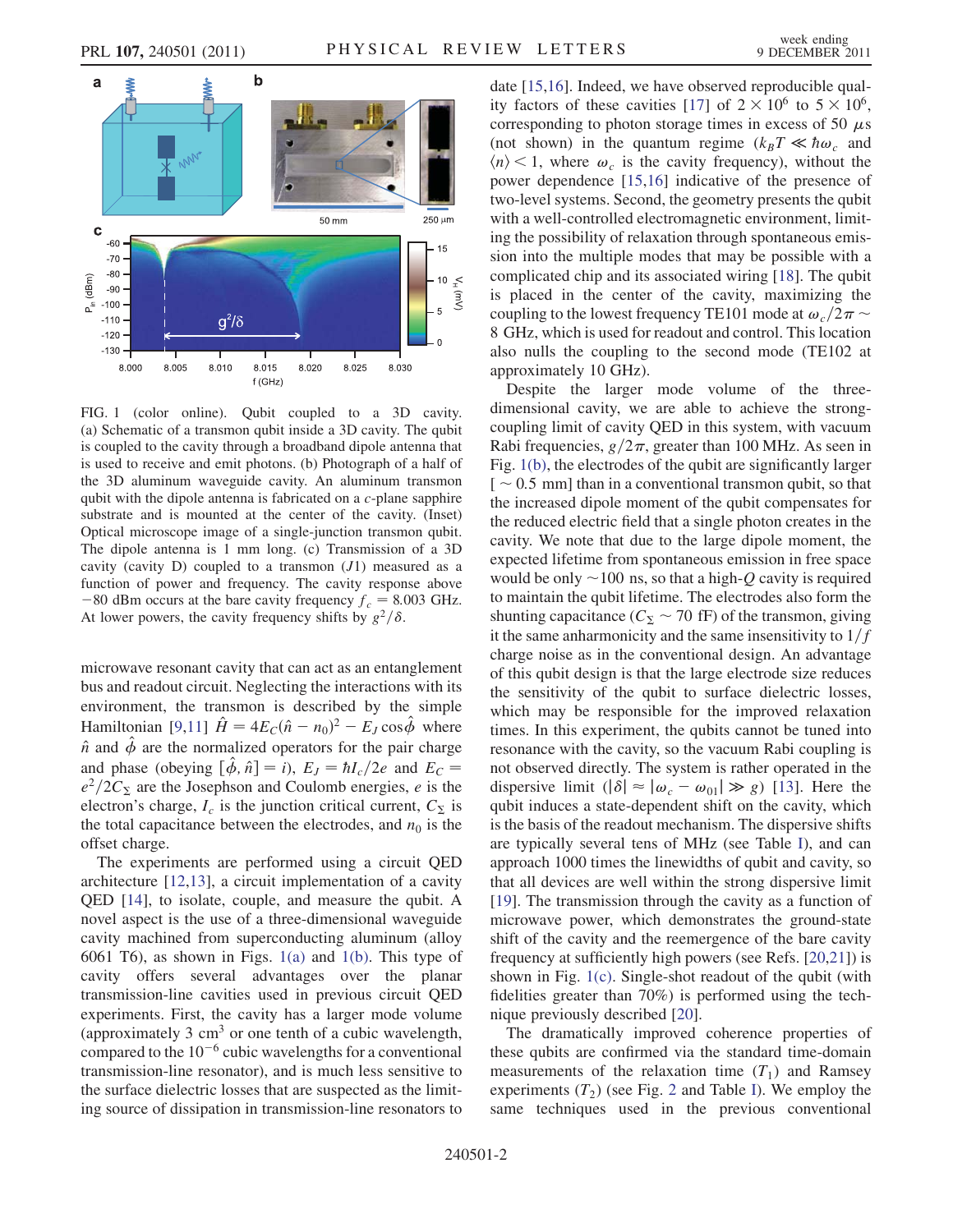TABLE I. Parameters of four transmon qubits (labeled as J's for single-junction qubits and S's for SQUID) measured in four different 3D cavities (labeled as A, B, C and D respectively). The data of  $J1a$  and Sa are data on qubits  $J1$  and S following cycling to room temperature. Here,  $f_{01} = \omega_{01}/2\pi$  is the dressed qubit transition frequency between ground-state  $|0\rangle$  and the first excited state  $|1\rangle$ ,  $g/2\pi$  is the coupling strength,  $g^2/2\pi\delta$  is the cavity frequency shift from the bare cavity frequency due to the qubit,  $f_c = \omega_c/2\pi$  is the bare cavity frequency,  $Q_c$  is the quality factor of the shifted cavity resonance at single-photon power,  $T_1$  is the relaxation time from  $|1\rangle$  to  $|0\rangle$ ,  $T_2$  is the coherence time measured by Ramsey experiment, and  $T_{\text{echo}}$  is the coherence time measured by a spin-echo experiment.

| Oubit (cavity) |       |      |       |     | $f_{01}$ (GHz) $E_J$ (GHz) $E_C$ (GHz) $g/2\pi$ (MHz) $g^2/2\pi\delta$ (MHz) $f_c$ (GHz) $Q_c$ (x10 <sup>3</sup> ) $T_1$ ( $\mu$ s) $T_2$ ( $\mu$ s) $T_{\text{echo}}$ ( $\mu$ s) |          |     |    |     |    |
|----------------|-------|------|-------|-----|-----------------------------------------------------------------------------------------------------------------------------------------------------------------------------------|----------|-----|----|-----|----|
| J1(D)          | 6.808 | 21.1 | 0.301 | 138 | 15.9                                                                                                                                                                              | 8.0035   | 340 | 60 | 18  | 25 |
| J1a(D)         | 6.769 | 21.0 | 0.301 | 140 | 15.8                                                                                                                                                                              | 8.003.75 | 340 | 50 | 20  | 24 |
| J2(C)          | 7.772 | 28.6 | 0.292 | 152 | 99.8                                                                                                                                                                              | 8.0020   | 360 | 25 | 15  | 21 |
| J3(B)          | 7.058 | 22.5 | 0.304 | 141 | 21.5                                                                                                                                                                              | 7.9835   | 320 | 42 | 12  | 12 |
| S(D)           | 7.625 | 34.4 | 0.227 | 136 | 48.2                                                                                                                                                                              | 8.061.69 | 340 | 35 | 7.3 | 11 |
| Sa(A)          | 7.43  | 32.5 | 0.228 | 123 | 24.1                                                                                                                                                                              | 8.061.69 | 100 | 20 | h   | 8  |

transmon experiment (see Refs. [8,18,22]) performed in a cryogen-free dilution refrigerator at 10 mK. The qubits have an anharmonicity  $\alpha/2\pi = f_{12} - f_{01} \sim -200 \text{ MHz}$ <br>to  $-300 \text{ MHz}$  which allows fast single-qubit operations in to  $-300$  MHz which allows fast single-qubit operations in  $\sim$ 10 ns. There are several surprising features in the timedomain data. First, while  $T_2$ 's are typically in the range of 15–20  $\mu$ s, they do not yet attain the limit twice  $T_1$  which is<br>reproducibly in the range 25–50  $\mu$ s corresponding to reproducibly in the range 25–50  $\mu$ s corresponding to  $\Omega = 1-2 \times 10^6$  This indicates that there is still signifi- $Q_1 = 1-2 \times 10^6$ . This indicates that there is still significant dephasing. At the same time, both the Ramsey decay envelope and the echo coherence (which has an artificial phase rotation as a function of the delay added) can be fit well by an exponential decay, indicating that contrary to the previous predictions [23,24],  $1/f$  noise is not dominant [22] in our experiment. This is consistent with the expectation that these simple qubits should avoid dephasing due to both  $1/f$  flux noise (since there are no superconducting loops) and charge noise (since the total charge variation of the transition frequency [9] for these transmon parameters is less than 1 kHz). The observed phase coherence factor,  $Q_2 \sim 700\,000$ , is an order of magnitude larger than pre-<br>vious superconducting devices [10.25]. Since the transition vious superconducting devices [10,25]. Since the transition frequency of the transmon qubit  $(\omega_{01} \sim \sqrt{8E_JE_C})$  is set by<br>a combination of the Iosenhson and charging energies this a combination of the Josephson and charging energies, this allows us to place stringent limits on the amount of critical current noise in Josephson junctions, or dielectric fluctuations in the shunt capacitance. We find that any critical current noise must have a total variance of less than about 1 ppm  $(\delta I/I_c \le 10^{-6})$ . In fact, the observed Ramsey and echo decays are more consistent with frequencyindependent noise in the qubit transition frequency (or critical current) of about  $\sqrt{S_{\omega/\omega_{01}}} \sim 10 \text{ ppb}/\sqrt{\text{Hz}}$  or  $\sqrt{S_{I/I_c}} \sim 20 \text{ ppb}/\sqrt{\text{Hz}}$ . The improvement by approximately a factor of 2 with echo indicates either a character- $\sum_{i=1}^{\infty}$  a factor of 2 with echo indicates either a characteristic correlation time in this noise of about 10  $\mu$ s, or an additional low-frequency noise (but not  $1/f$  in character) additional low-frequency noise (but not  $1/f$  in character) component with a variance of about 1 ppm.

The high stability of the qubit transition frequency is exhibited in Fig. 2(c), which shows the deviations observed



FIG. 2 (color online). Time-domain measurement of the qubit coherence (a) Relaxation from |1) of qubit  $J_1$ .  $T_1$  is 60  $\mu$ s for this measurement (Inset). The pulse sequences used to measure this measurement. (Inset) The pulse sequences used to measure relaxation (upper) and Ramsey experiments with and without echo (lower). The pulse shown in dashed line is an echo signal applied at one half of the delay between two  $\pi/2$  pulses. (b) Ramsey fringes measured on resonance with (blue squares online or upper curve) and without (red squares online or lower curve) echo sequence. The pulse width for the  $\pi$  and  $\pi/2$  pulses used in the experiments is 20 ns. An additional phase is added to the rotation axis of the second  $\pi/2$  pulse for each delay to give the oscillatory feature to the Ramsey fringes. (c) Qubit frequency  $f_{01}$  measured over 23 h by repeated Ramsey measurements.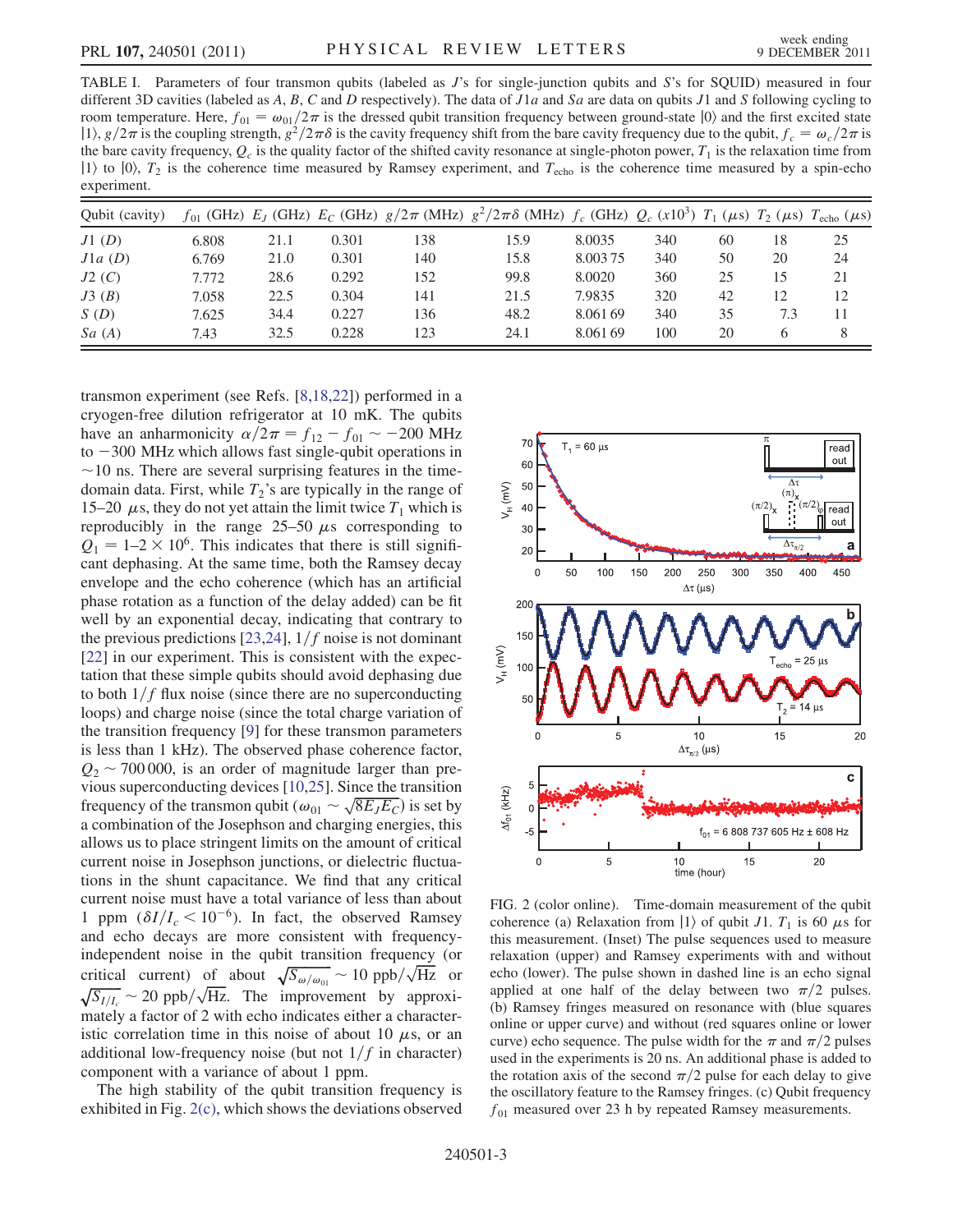

FIG. 3 (color online). Temperature dependence of qubit properties. (a) Measurement of  $T_1$ ,  $T_{echo}$ , and  $T_2$ . (b) Shift of the transition frequency  $f_{01}$ . Black dashed curves in (a) and (b) are theoretical  $T_1$  and  $f_{01}$  calculated from the model in Ref. [26] plus a temperature-independent relaxation rate with the same fitting parameter of  $\Delta = 194 \mu \text{eV}$  for both  $T_1$  and  $f_{01}$ . (See<br>Supplemental Material [22] for details) The blue small-dashed Supplemental Material [22] for details.) The blue small-dashed curve is the theoretical  $T_2$  from  $1/f$  critical current fluctuations predicted by Ref. [23].

in the Ramsey detuning compared to the microwave generator over 1 d. The parameters in the Hamiltonian of this artificial quantum system are seen to be stable for long periods to within  $\sim 600$  Hz or  $\sim 80$  ppb over many hours. Discrete jumps of a few kHz (or about 1 ppm) are occasionally observed, which are consistent in size with that expected by single atomic rearrangements in the tunnel junction barrier. On subsequent thermal cycling of two devices, a slow telegraph switching behavior (with  $\delta f \sim 5{\text -}50$  kHz) was also observed. These observations confirm the ability of this type of experiment to tions confirm the ability of this type of experiment to reveal tiny variations in junction parameters which would be undetectable in previous superconducting qubit experiments.

It is still not clear what mechanisms limit the coherence in these new qubits, but some information can be obtained by measuring the dependence of coherence times on sample temperature, as shown in Fig. 3. The most striking effect is the rapid decrease in the relaxation time,  $T_1$ , once the temperature exceeds about 130 mK, which is in good quantitative agreement with a recent theory on the effects of quasiparticles [22,26], using only a single fit parameter which is the gap of the superconductor ( $\Delta$  = 194  $\mu$ eV). The saturation of the relaxation times below<br>this temperature means that either the qubits are limited by this temperature means that either the qubits are limited by the presence of out-of-equilibrium quasiparticles, or other mechanisms such as spontaneous emission (the Purcell effect) or dielectric losses in the sapphire. The observed times place a stringent upper bound on the density of these quasiparticles, which is less than one quasiparticle per cubic micron, or a normalized quasiparticle density  $x_{qp}$  =  $n_{\text{qnp}}/n_{\text{pairs}} < 5 \times 10^{-7}$  (where  $n_{\text{qp}}$  is the density of quasiparticles and  $n_{\text{pairs}}$  is the density of Cooper pairs). This is an order of magnitude lower density than reported in recent measurements on phase qubits [27] or transmission-line resonators [28]. We also observe a frequency shift of the qubit transition due to the induced thermal quasiparticles [Fig. 3(b)], again in quantitative agreement with the predictions of Ref. [26]. The coherence times  $T_2$  and  $T_{echo}$  are observed to decrease slowly with temperature, inconsistent with either the quadratic [23] or linear [24] temperature scalings reported previously for critical current noise. Another mechanism for relaxation is spontaneous emission of the qubit via the cavity (the Purcell effect), which is consistent with the general trend that qubits with smaller detunings from the cavity tend to have shorter lifetimes. Our estimates of the multimode Purcell effect [18] for these cavities predict only a small contribution to  $T_1$  for most devices measured so far, but the data do not yet allow a detailed test of the Purcell model. Further experiments which vary qubit and cavity parameters will be required to identify and hopefully further reduce decoherence. Nonetheless, the current results already indicate that the intrinsic quality factor of Josephson junctions is greater than  $1 \times 10^6$ .

We have presented a new implementation of superconducting qubits coupled to a 3D microwave cavity with an order of magnitude improved coherence. While there have been recent observations of individual devices with comparable  $T_1$  [29] or  $T_{\text{echo}}$  times [30], we have reproducibly obtained both relaxation  $(T_1)$  and coherence  $(T_2,$  without echo) times in excess of 10  $\mu$ s. Our qubits demonstrate<br>remarkable long-term stability indicating that critical curremarkable long-term stability, indicating that critical current fluctuations are much smaller than previously predicted. The dissipation and the frequency shift as a function of temperature confirm recent theoretical predictions on the effects of thermally induced quasiparticles. The lifetimes at low temperatures imply that the intrinsic quality factor of Josephson junctions can be greater than  $1 \times 10^6$  and enable us to place significantly more stringent limits on any possible background density of nonequilibrium quasiparticles.

Our new architecture provides a particularly simple electromagnetic environment for the qubits, and thereby reduces the sources of decoherence. The good stability and long coherence times obtained from the new architecture enable us to detect couplings of the qubit to any low-energy degrees of freedom, at the level of a fraction of only a ppm. The improved coherence was achieved without reducing either the anharmonicity or the coupling strength between the qubit and cavity which should still permit fast one and two-qubit operations. Scaling this architecture to multiple qubits is not harder than for conventional superconducting